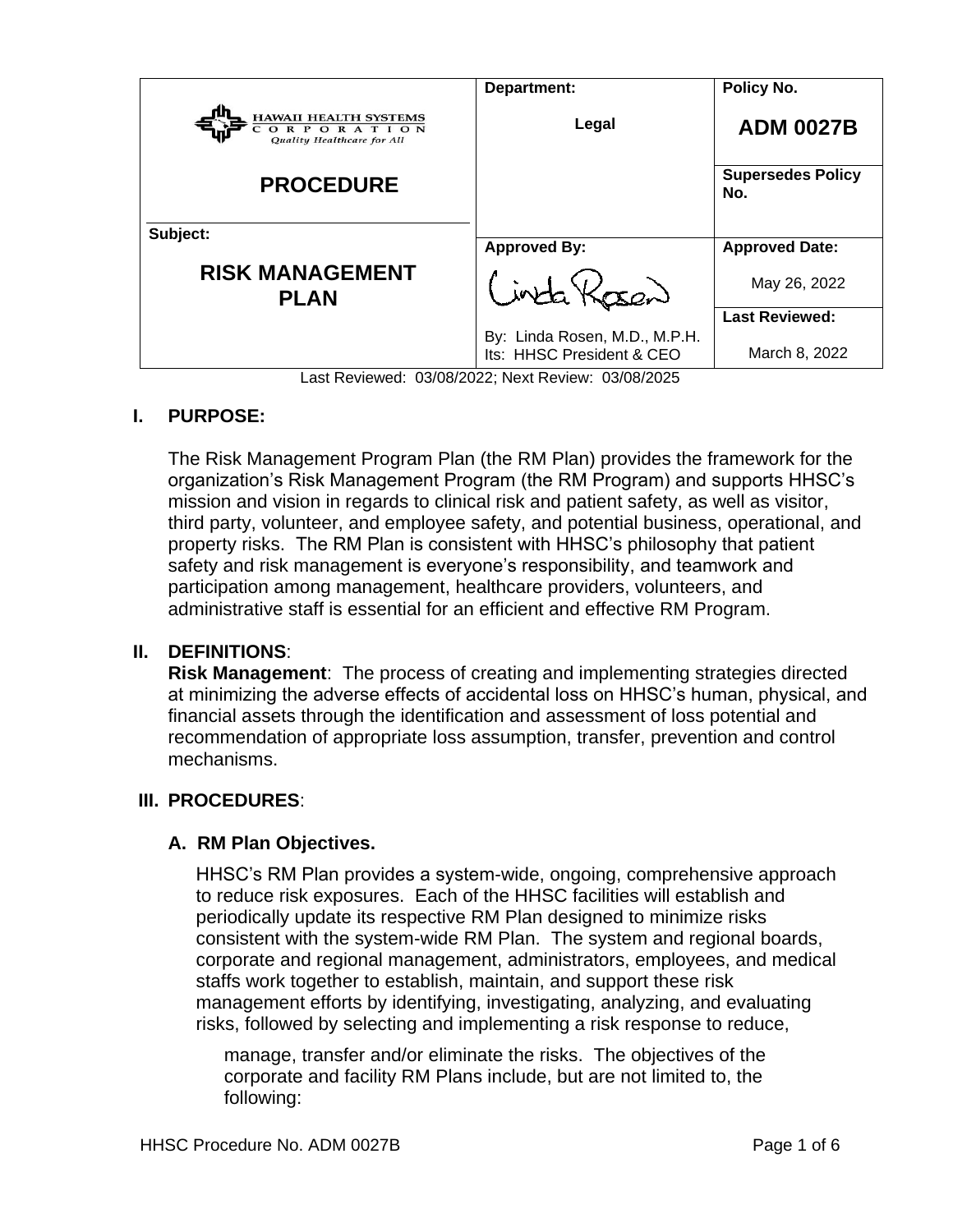- promoting the quality of patient care in collaboration with quality/performance improvement activities
- enhancing patient satisfaction through effective resolution of patient issues
- enhancing employee satisfaction through a mechanism for reporting events, near misses and safety concerns
- minimizing losses to the organization by proactively identifying, analyzing, and controlling potential clinical, business and operational risks
- supporting a just culture that is non-judgmental, promotes awareness, and empowers the staff to identify risk-related issues
- enhancing environmental safety for patients, visitors and staff through participation in environment-of-care related activities applying risk management strategies to identify, analyze and minimize the frequency and severity of near misses, incidents and claims
- managing adverse events and injuries in an effort to minimize loss
- identifying and analyzing care delivery systems that could contribute to error or injury
- educating stakeholders on emerging and known risk exposures and risk reduction initiatives
- facilitating implementation of evidence-based best practices, and achieving standards and requirements promulgated by accrediting and licensing organizations
- facilitating compliance with state-specific scope of practice, applicable laws, regulations and standards, and
- facilitating compliance with federal regulatory, legal, and accrediting agency requirements.

#### **B. Specific Components of the RM Plan.**

Each facility or regional RM Plan shall include the following components:

**1. Event Reporting.**

Event reporting provides a systematic, organization-wide method of identifying risk exposures that have already occurred, nearmisses, and potential risk situations that could result in loss to the organization.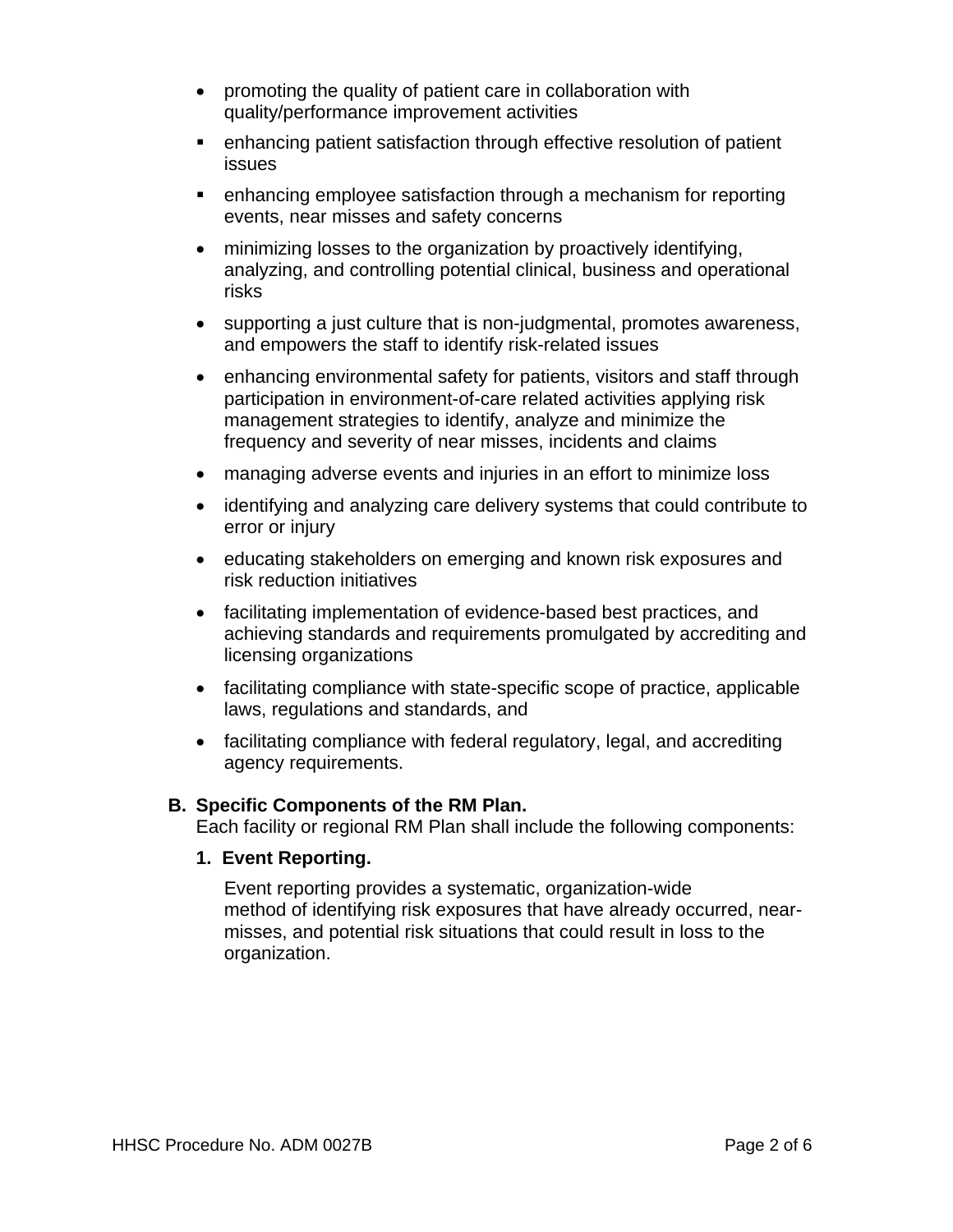- Each facility RM Plan shall include an event reporting system that is used to identify, report, track, and trend patterns of events and risks that have the potential for causing adverse patient outcomes or injuries to people, property or other assets of the organization. This reporting is designed to reduce preventable injuries and property damage, and minimize loss to the organization.
- Certain specific events, such as suspected abuse of a resident, vulnerable adult or child, shall be reported to governmental agencies. Mandated reporting is the responsibility of the facility manager or risk manager who has the responsibility to follow prescribed reporting guidelines and notification deadlines, as applicable.
- The facility and regional risk managers shall share event data and reports with the quality/performance improvement department as well as the department(s) involved in the events for follow-up action.

# **2. Data Collection and Analysis.**

Facility and regional RM Plans shall include the resources to:

- collect and process data, analyze information, and generate statistical trending reports of identified adverse events, near-misses and claims, to enhance the effectiveness of the RM Plan;
- oversee the collection and analysis of data to monitor the performance of processes that involve risk or that may result in adverse events;
- give feedback to providers and staff, and use trended data to facilitate systems improvements to reduce the probability of occurrence of future related events. Root cause analysis (RCA), failure mode effects analysis (FMEA), and other similar tools can be used to identify contributing factors in the occurrence of such events.

### **3. Coordination with the Quality/Performance Improvement Process.**

Facility, regional and corporate risk managers shall work with quality/performance improvement staff to coordinate activities between the two disciplines. This will improve the identification and resolution of risk and quality issues and maximize the confidentiality of their joint work product.

# **4. Educational Activities.**

The Corporate Director of Risk Management shall work with the designated Assistant General Counsel and the Corporate Chief Medical Officer, and the facility and regional risk managers to support a comprehensive, consistent orientation and training program geared toward the type of employee or contractor receiving the training. As part of this program, each facility or regional risk manager shall provide or facilitate risk management orientation for all new employees and contracted staff, and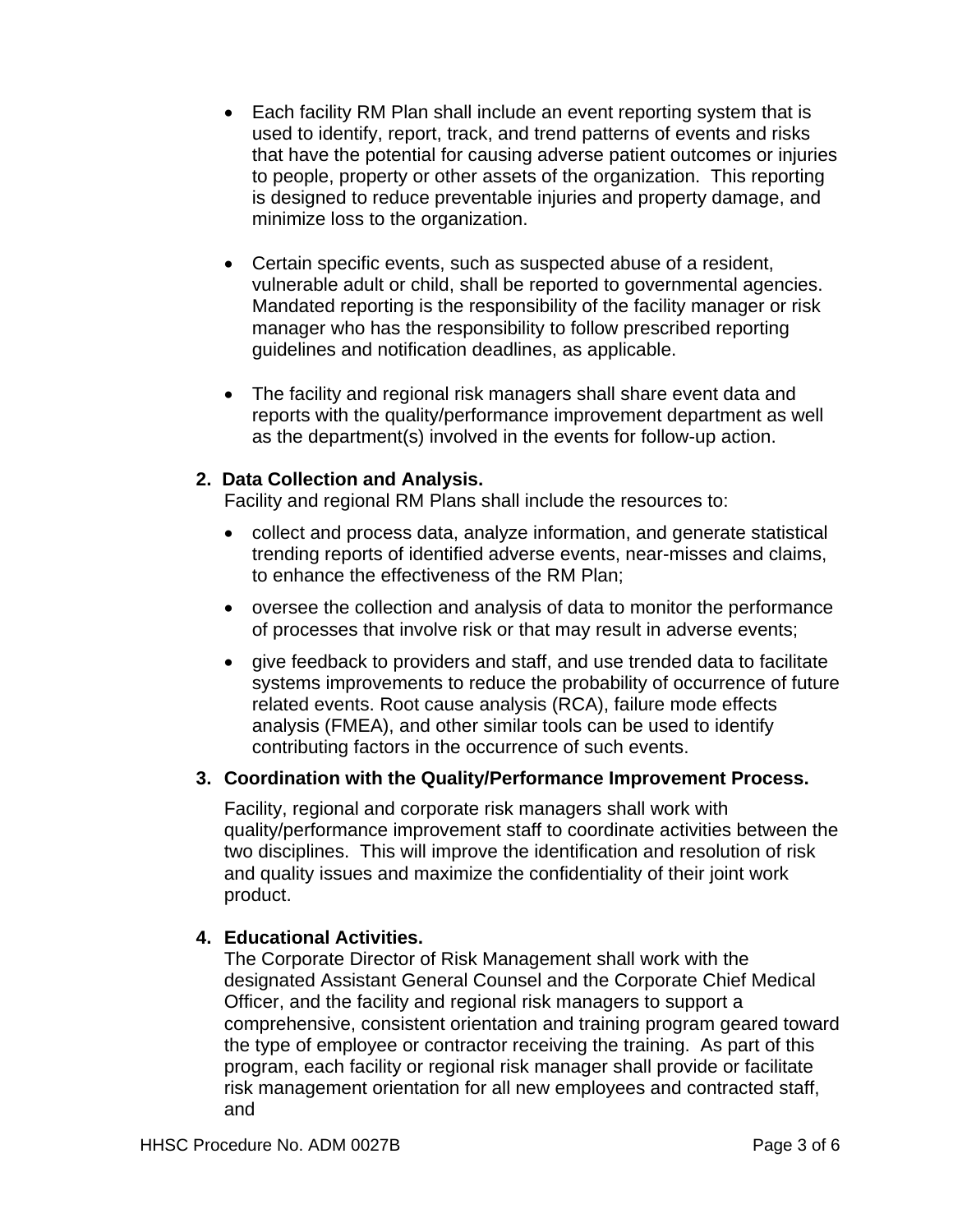medical staff members. In addition, a separate annual educational program will be offered to the staff to focus awareness on risk exposures and current risk prevention activities. Other in-service and training programs shall be provided as identified through the ongoing monitoring, tracking and trending of events or as requested by staff members within the organization.

**5. Management of Patient and Family Complaints and Grievances.**

Each facility shall have a formal written process in place for managing patient and family complaints and grievances. This process shall detail receipt and recording of the complaint/grievance, investigation, and response to and resolution of the matter consistent with regulation governing the patient complaint and grievance process. It shall include time frames for responding, the chain-of-command used for issueresolution, and final documentation of the findings that are consistent with regulations governing the patient complaint and grievance process.

# **6. Patient and Employee Satisfaction.**

Each facility shall survey, track and measure patient and employee satisfaction and respond to significant issues identified. The facility and regional risk managers shall assist in improving patient satisfaction scores by monitoring patient complaints and assisting in the resolution of those complaints in a timely, effective manner. Employee complaints will be referred to the Human Resources department for management.

# **7. Claims Management.**

Claims management is a collaborative effort between the facility or regional risk manager and the Corporate Director of Risk Management with guidance provided by the designated Assistant General Counsel. Effective and aggressive claims management include the following elements, which shall be practiced in all the facilities:

- Timely reporting of injuries, potentially compensable events, poor or unexpected clinical outcomes, and patient complaints shall be made to the involved department manager, facility or regional risk manager, Corporate Director of Risk Management, and, if necessary, the appropriate insurance carrier
- Performing initial and ongoing investigations of reported events, conducting appropriate interviews of persons involved, and documenting these activities
- Organizing, managing and maintaining claim files, and allowing access to authorized individuals, which shall occur only in the presence of the facility or regional risk manager
- Coordinating activities with the legal defense team and providing input for the litigation strategy, settlement authority, and claim resolution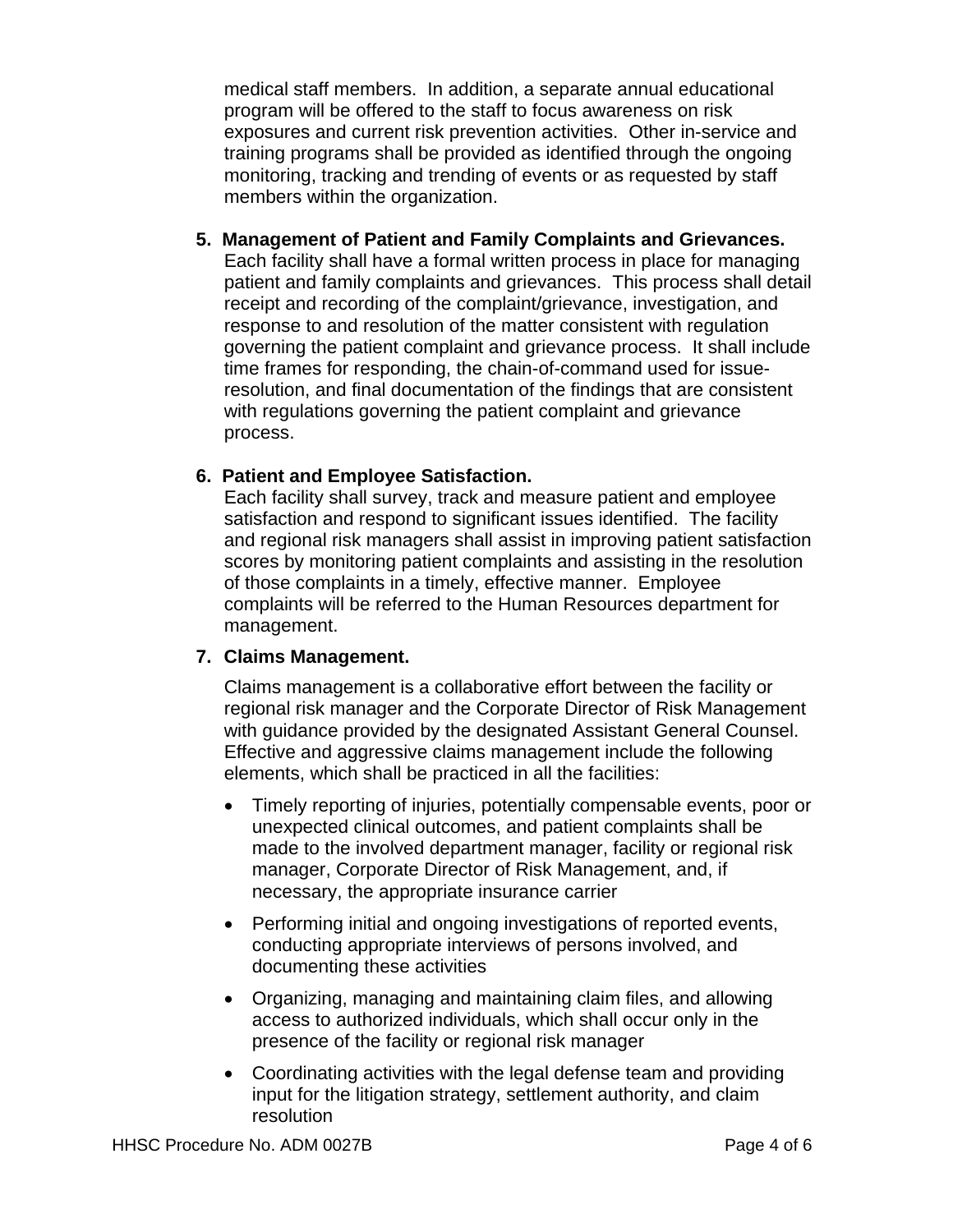- Assisting legal counsel as directed
- Working to resolve claims early within established limits of authority
- Reporting claim management activity to the quality/performance improvement committee in order to keep the appropriate organizational leaders informed
- Maintaining confidentiality, protecting and preserving the patient health information record and other documents and evidence for potential future litigation
- Forwarding in a timely manner all legal documents and pleadings (subpoenas, court orders, summons and complaints) to the appropriate department, HHSC legal department or retained legal counsel

# **8. Identify Roles and Responsibilities.**

Each facility RM Plan defines the roles and responsibilities of the various stakeholders, such as the executive management team, board, medical staff, and risk manager.

# **9. Integration with Key Aspects of Operations.**

Each facility RM Plan interfaces with other key aspects of operations and shares pertinent information as appropriate with organization functions and committees such as:

- Quality Management
- Medical Staff Services
- Human Resources
- Utilization Management
- Performance Improvement
- Fnvironment of Care
- Infection Control
- Health Information Management
- Revenue Cycle
- Corporate Compliance
- Security

### **10. Reports to the Governing Boards.**

The facility or regional risk manager shall provide a report to the regional system board at least annually. The Corporate Director of Risk Management or designated Assistant General Counsel shall report at least twice a year to the HHSC Board of Directors. These reports shall summarize identified risks, ongoing risk activities and initiatives, achievements, claims, and significant risk management issues that arose since the prior report.